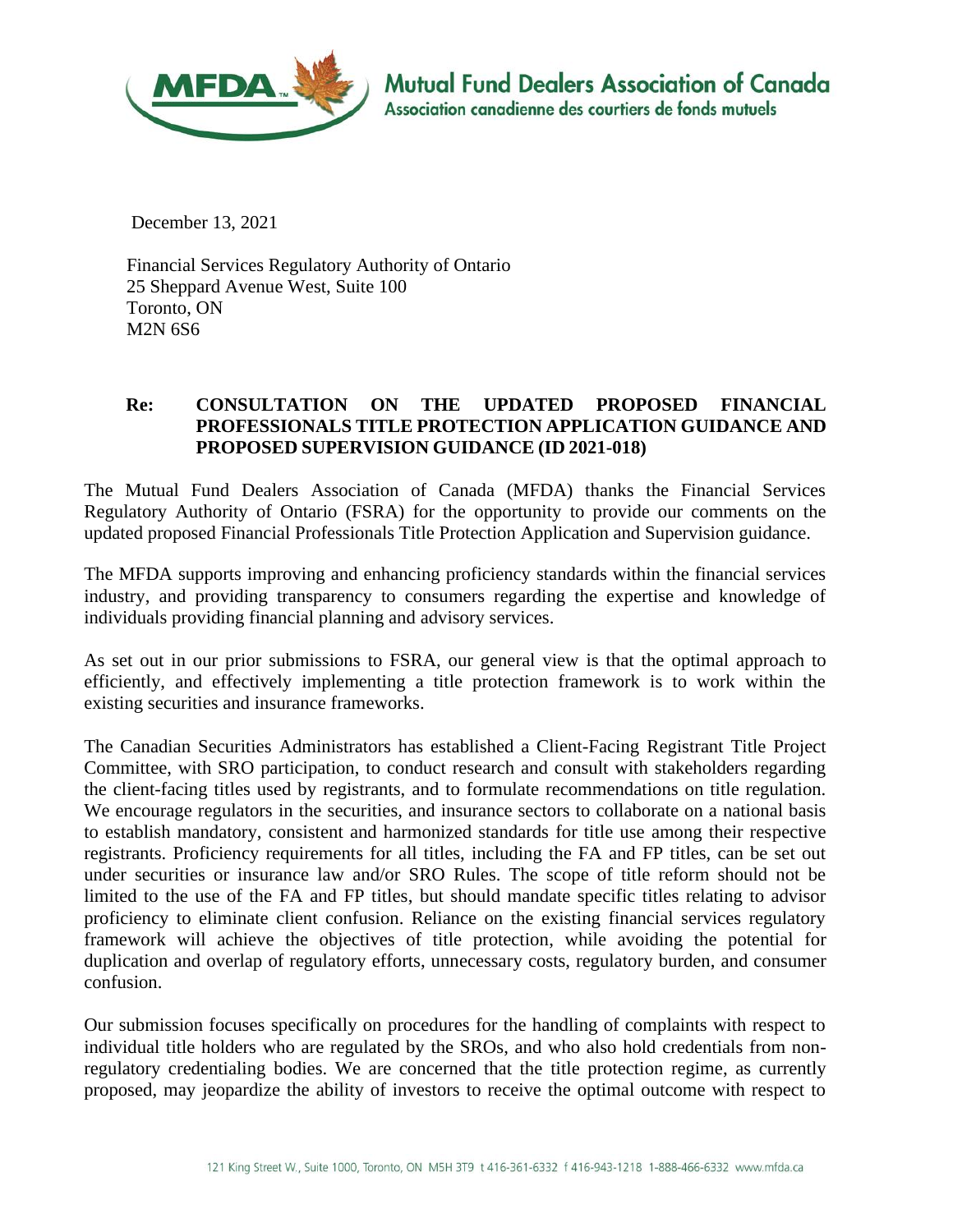the redress of complaints.

## MFDA Comments

## **Credentialing Bodies – Criteria and Duties (Conduct Oversight of Credential Holders)**

Approximately 90% of MFDA Approved Persons in Ontario hold credentials from other credentialing bodies. We appreciate that requirements for an appropriate Code of Ethics, and Complaint Handling/Disciplinary process are intended to complement existing regulatory frameworks (in light of the fact that many MFDA Approved Persons hold credentials from other non-SRO credentialing bodies). However, there is, in our view, a strong potential for confusion as to whose standards apply with respect to which activities and which entities would have responsibility for enforcement.

The revised proposal adds the following text, which addresses alternative complaint handling options:

*"…where the credential holder is also a registrant/licensee with a regulatory body or holds an approved credential with another approved CB, informing complainants of alternative complaint handling options that may be available. This should include providing the complainant with an outline of relevant potential benefits of having their complaint handled by another entity (e.g., access to third-party dispute resolution services* and *compensation schemes)"*

Merely informing complainants of alternative regulatory options, inappropriately places the burden on the complainant to navigate such options, and different regulatory regimes, to try to determine which complaint handling process applies or is best suited to their particular circumstances. We note that sanctions imposed by financial service regulators for breach of regulatory requirements exceed those available to credentialing bodies for violating standards of conduct or codes of practice.

Where an MFDA Approved Person also holds a credential from a non-SRO credentialing body and there are alleged violations of MFDA Rules in respect of an individual title holder, MFDA regulatory processes (as approved and overseen by the provincial securities regulators) must take precedence to ensure that clients are not negatively impacted. In light of the more robust complaint handling regime of the MFDA, as a recognized SRO, in contrast to those of non-SRO credentialing bodies, and the availability of an ombudservice, and investor protection plan coverage, consumers must be directed to the SRO responsible for handling their complaint, and SRO complaint handling requirements must take priority. In our view, this can be accomplished through terms and conditions on non-SRO credentialing bodies during the course of your approval process.

\*\*\*\*\*\*\*\*\*\*\*\*\*\*\*\*\*\*\*\*